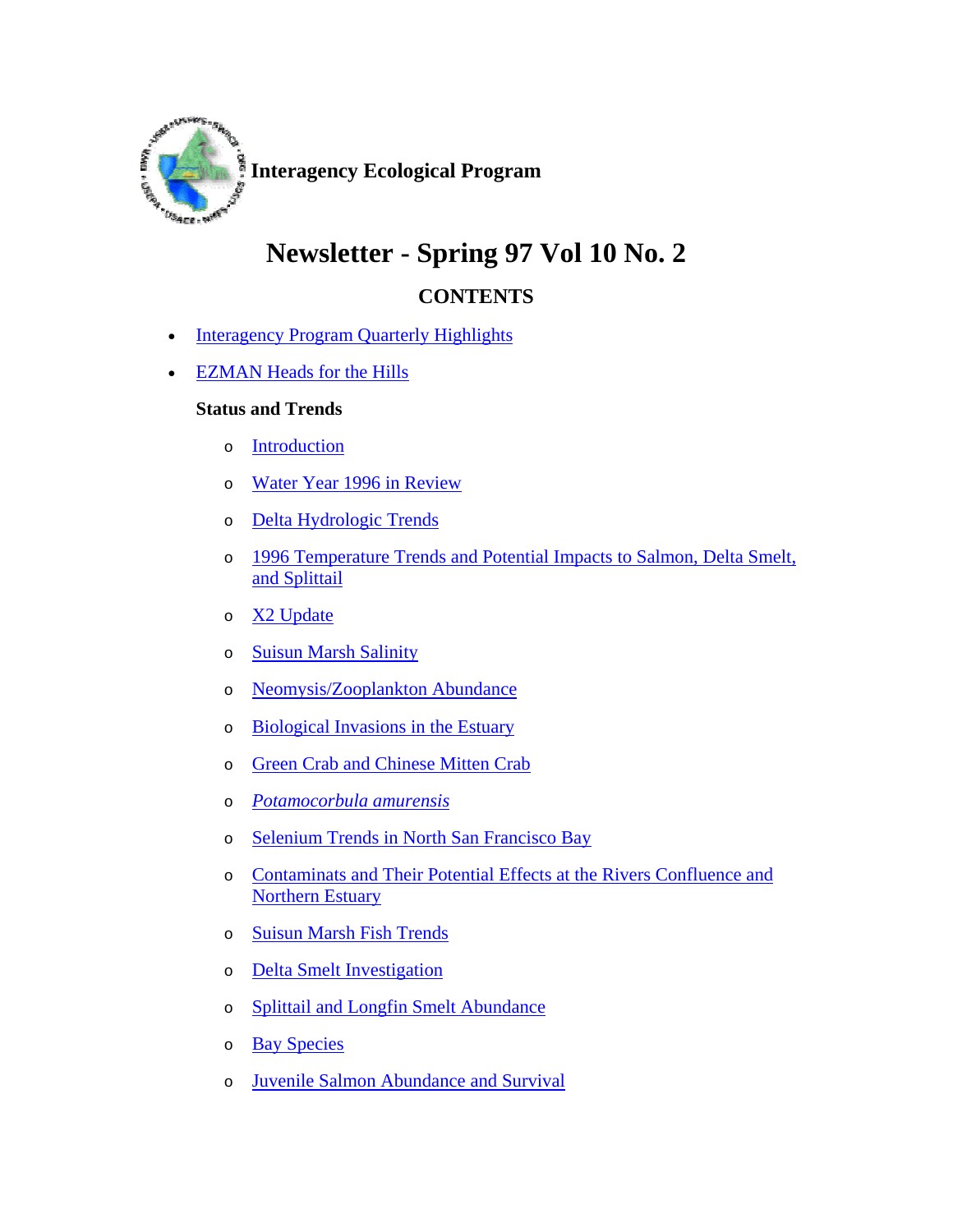- o Chinook Salmon Catch and Escapement
- o American Shad
- o Young Striped Bass
- o Adult Striped Bass
- o Fish Salvage Program at the SWP and CVP Facilities

Readers are encouraged to submit brief articles or ideas for articles. Correspondence, including requests for changes in the mailing list, should be addressed to Randy Brown, California Department of Water Resources, 3251 S Street, Sacramento, CA 95816-7017.

> Pat Coulston, Department of Fish and Game, Program Manager Randall Brown, Department of Water Resources, Managing Editor Larry Smith, U.S. Geological Survey, Interagnecy Coordinator Review Vera Tharp, Department of Water Resources, Editor The Interagency Ecological Program is a Cooperative Effort of the: California Department of Water Resources California Department of Fish and Game State Water Resources Control Board U.S. Fish and Wildlife Service U.S. Bureau of Reclamation U.S. Geological Survey U.S. Army Corps of Engineers U.S. Environmental Protection Agency National Marine Fisheries

BEFORE CITING INFORMATION CONTAINED HEREIN, BEAR IN MIND THAT ARTICLES HAVE NOT RECEIVED FORMAL PEER REVIEW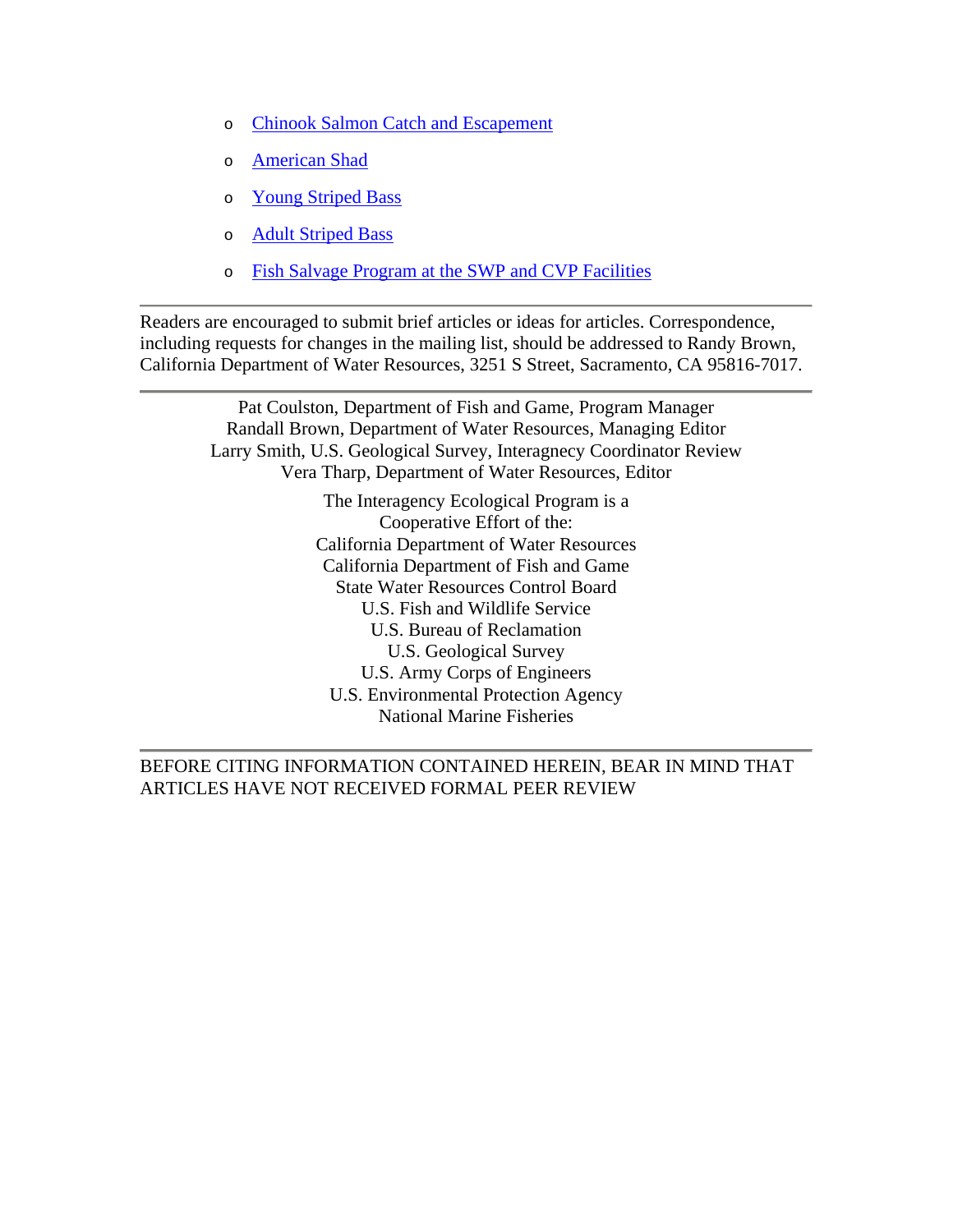## Delta Smelt Investigations Dale Sweetnam

Both 1995 and 1996 were wet years, but delta smelt responded differently to environmental conditions. The 1995 water year (wet) was a stressor year to delta smelt because of extremely high outflow; the 1996 water vear (above normal) should have been good for delta smelt because the X<sub>2</sub> isohaline was in Suisun Bay for most of the spring. Because we now sample for delta smelt nearly year round, we can better determine what periods are critical to their survival.

Delta smelt abundance indices from both the summer tow-net survey (Figure 1) and the fall midwater trawl survey (Figure 2) vary dramatically from year to year and do not necessarily track each other. In 1995, the summer tow-net survey was low and the fall midwater trawl index was high. In 1996, the situation was the opposite – the tow-net index was up and the fall abundance was a near-record low. The 1996 results are disturbing because spring habitat conditions in Suisun Bay (X<sub>2</sub> isohaline was in Suisun Bay for 80 days) predicted a relatively good fall abundance (Figure 3). In contrast, spring habitat conditions in Suisun Bay in 1995 predicted fall abundance would be low, because the  $X_2$  isohaline was downstream of Suisun Bay in February-June. The X2/abundance relationship has only accounted for about one-fourth of the variability in delta smelt abundance in the fall. Addition of the 1995 and 1996 results further weakens this relationship, suggesting other factors were more important in determining delta smelt population strength in these years.

Because of the low fall abundance index, average delta smelt density as measured by three sampling programs were compared for 1995 and 1996 (Figure 4). Although each



Values represent the sum of volume-weighted means of 8 sampling areas. The average of the first two surveys is used. No sampling in 1996-1969.

sampling gear has different sampling efficiency, biases, and locations, the comparison gives insight as to when the population declined. The 1996 year class appears to have been more abundant than the 1995 year class until August, when the midwater trawl survey collected very few delta smelt. Concerns over low delta smelt catches prompted the Resident Fishes Project Work Team to discuss possible mechanisms for the decline, including changes in growth rate, food limitation, contaminants, and temperature. Another decision of the team was to move the November Kodiak trawl survey to October to verify the low delta smelt numbers. This survey collected 263 delta smelt at 12 stations in a geographical sweep of the estuary. Although this survey did catch more delta smelt than the October



FALL MIDWATER TRAWL ABUNDANCE INDEX FOR DELTA SMELT Values represent the sum of volume-weighted means of 17 areas sampled monthly, September through December. No sampling in 1974 and 1979.



Figure 3 RELATIONSHIP BETWEEN NUMBER OF DAYS THE X2 ISOHALINE IS IN SUISUN BAY IN FEBRUARY-JUNE AND DELTA SMELT ABUNDANCE AS MEASURED BY THE<br>FALL MIDWATER TRAWL SURVEY Without years 1995 and 1996: y=6.128x+296.8, r=2.28, n=26, p=0.006.<br>With years 1995 and 1996: y=5.026x+345.2, r =0.19, n=28, p=0.02.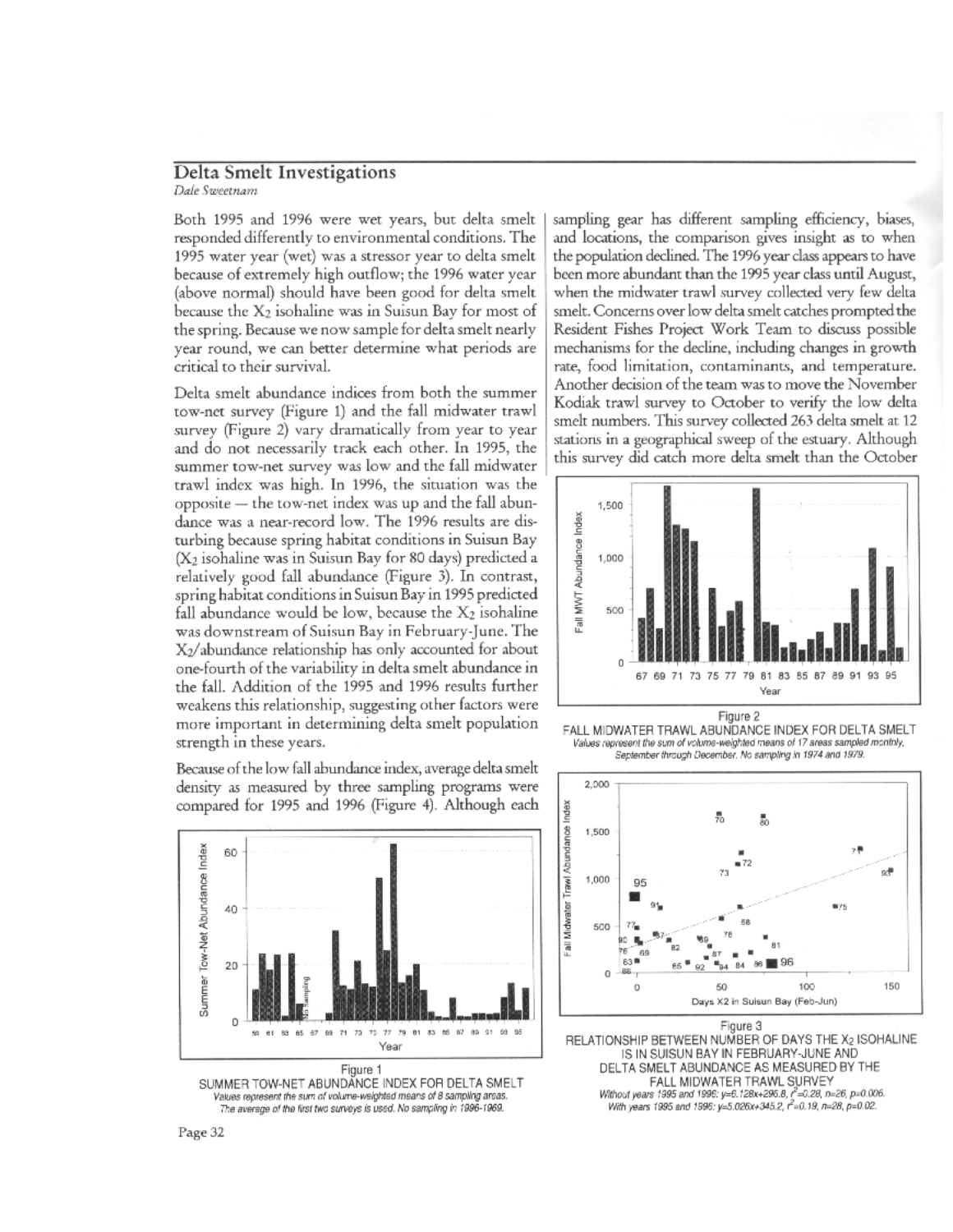midwater survey in a wider distribution, density was an order of magnitude lower than in the 1995 Kodiak trawl survey. The highest density in 1996 was 139.6 delta smelt/ 10,000m<sup>3</sup>; the highest in 1995 was 1156.1 delta smelt/ 10,000m<sup>3</sup>. This suggests that numbers of young-of-the-year delta smelt are indeed lower than was expected based on the spring 20mm survey and summer tow-net survey.

Preliminary analyses of the possible mechanisms for the decline suggest that:

- · Delta smelt average lengths were smaller in the summer of 1996 than in previous years.
- · Zooplankton density in 1996 did not appear to be lower than in previous years.
- . There was no evidence of direct contaminant effects on delta smelt, but there was evidence of toxic effects on mysids in Grizzly Bay and near the confluence (see Autumn 1996 Newsletter).
- . There was no evidence that water temperature was different in 1996 than in previous years.

Further research is underway on these mechanisms and others that would explain the apparent delta smelt mortality in 1996.

In spring, delta smelt were widely distributed throughout the estuary, from the lower Sacramento River and the delta to the Napa River. By summer, delta smelt distribution had narrowed to the lower Sacramento River to Suisun Bay (Figure 5). By November, distribution was limited to the lower Sacramento River (Figure 6) until the first large outflow event in December, which shifted distribution to Suisun Bay.

Salvage of delta smelt at the CVP and SWP was much higher in 1996 than in 1995. In all, 91,447 delta smelt were salvaged at both facilities in 1996 as compared to 2,578 in 1995 (Figures 7 and 8). The 1996 salvage exhibits the two characteristic peaks of delta smelt salvage: a small peak in January or February resulting from adult delta smelt moving upstream into fresh water to spawn, and a larger peak in May-July of young-of-the-year delta smelt. The 1995 salvage pattern is interesting in that no young-of-the-year delta smelt were salvaged in May-July. This was the first year of record that no delta smelt were





DELTA SMELT CATCH, 1996 SUMMER TOW-NET SURVEY Circles represent total catch of delta smelt at 38 fixed sampling locations. Survey 1 was canceled due to boat problems.